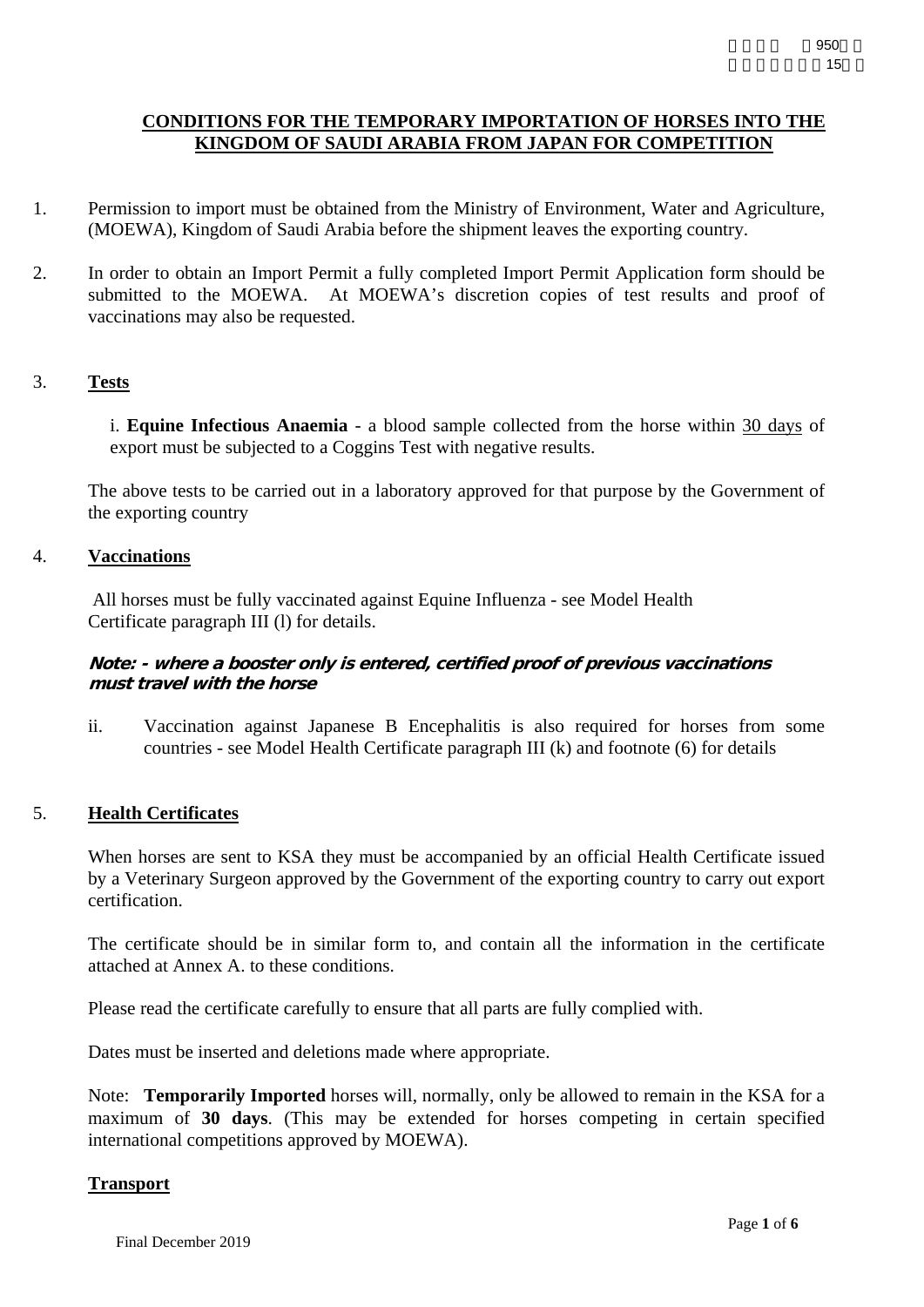All horses must arrive by Air at the approved International Airport at Riyadh - . Unless special authority is granted for landing elsewhere.

# **Post Import Isolation and Testing**

 Whilst in the KSA the horse will be held in isolation in an officially approved Isolation Stables, except when taking part in approved training or competition. Horses may be subjected to further tests at the discretion of the MOEWA.

 Should the horse fail any of the tests, or fail to comply with the conditions of import, including failure to provide proper certification it may be required to be re-exported at the owners expense or destroyed.

# **Charges**

There will be a charge covering quarantine fees and MOEWA fees. An invoice will be issued shortly after the horses enter post import isolation. Delay in payment may prevent the horses competing and may result in additional costs. Details of charges are available upon request.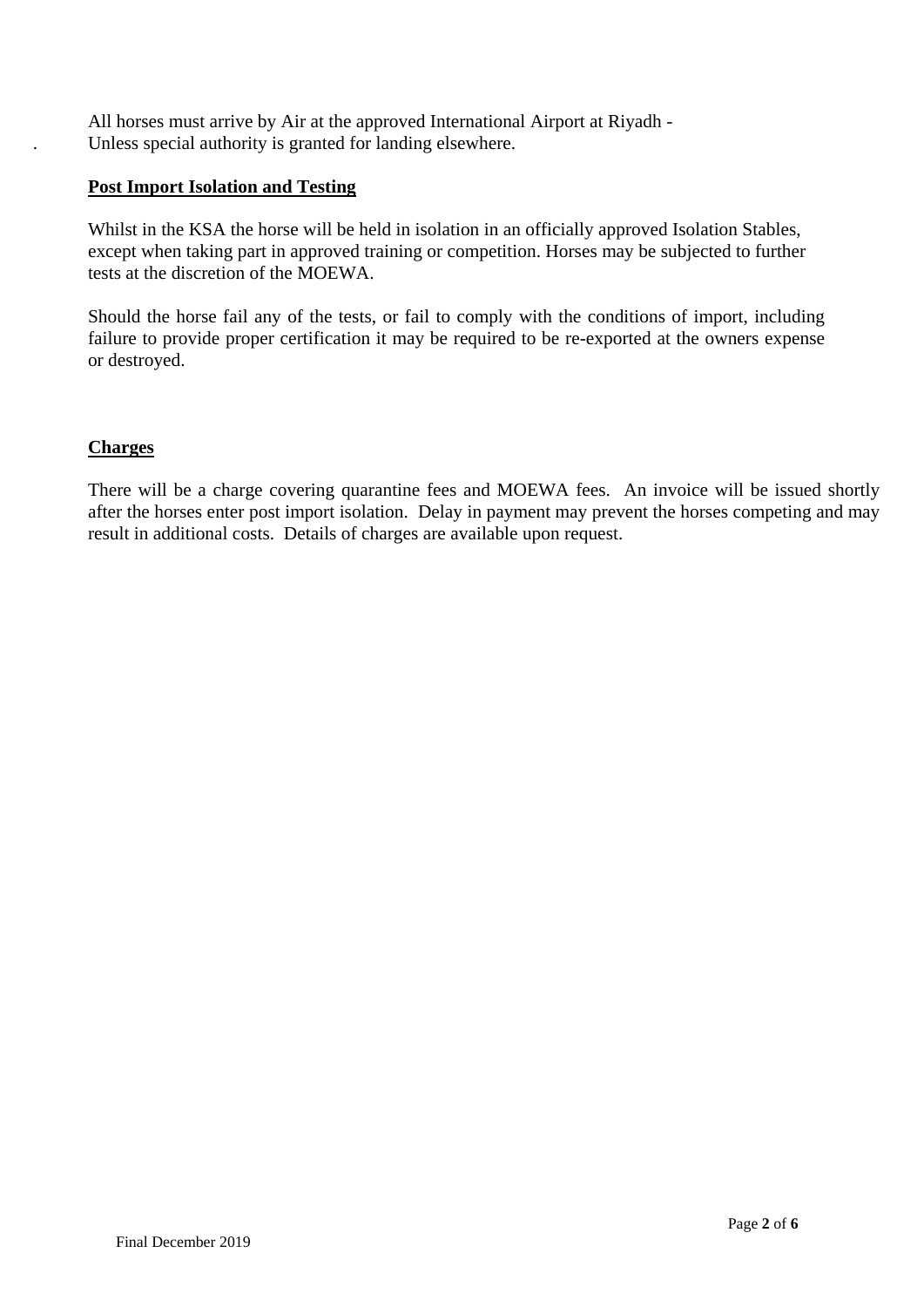*Annex A to Japan Temp Import Conditions* 

# **FOR THE TEMPORARY IMPORT OF HORSES INTO THE KINGDOM OF SAUDI ARABIA FROM JAPAN FOR COMPETITION**

No. of Certificate: ........................................

**Country of dispatch:** ...........................................................................................................…

**Ministry Responsible:** ......................................................

### **I. Identification of the animal**

| <b>Name</b> | <b>Breed</b><br>Age<br>Sex | Method of identification and microchip number<br>if available $(*)$ |
|-------------|----------------------------|---------------------------------------------------------------------|
|             |                            |                                                                     |
|             |                            |                                                                     |

(\*) A passport identifying the equine animal may be attached to this certificate provided that its number is stated.

- (a) No of identification document (Passport): ..............................................................................
- (b) Validated by: ......................................................................................................................…

(Name of competent authority)

## **II. Origin and destination of the animal**

| (Place of export)                     |  |  |  |  |
|---------------------------------------|--|--|--|--|
|                                       |  |  |  |  |
|                                       |  |  |  |  |
| (Premises of destination in the KSA.) |  |  |  |  |
|                                       |  |  |  |  |
|                                       |  |  |  |  |
|                                       |  |  |  |  |
| (indicate flight number)              |  |  |  |  |
|                                       |  |  |  |  |
|                                       |  |  |  |  |
|                                       |  |  |  |  |
|                                       |  |  |  |  |
|                                       |  |  |  |  |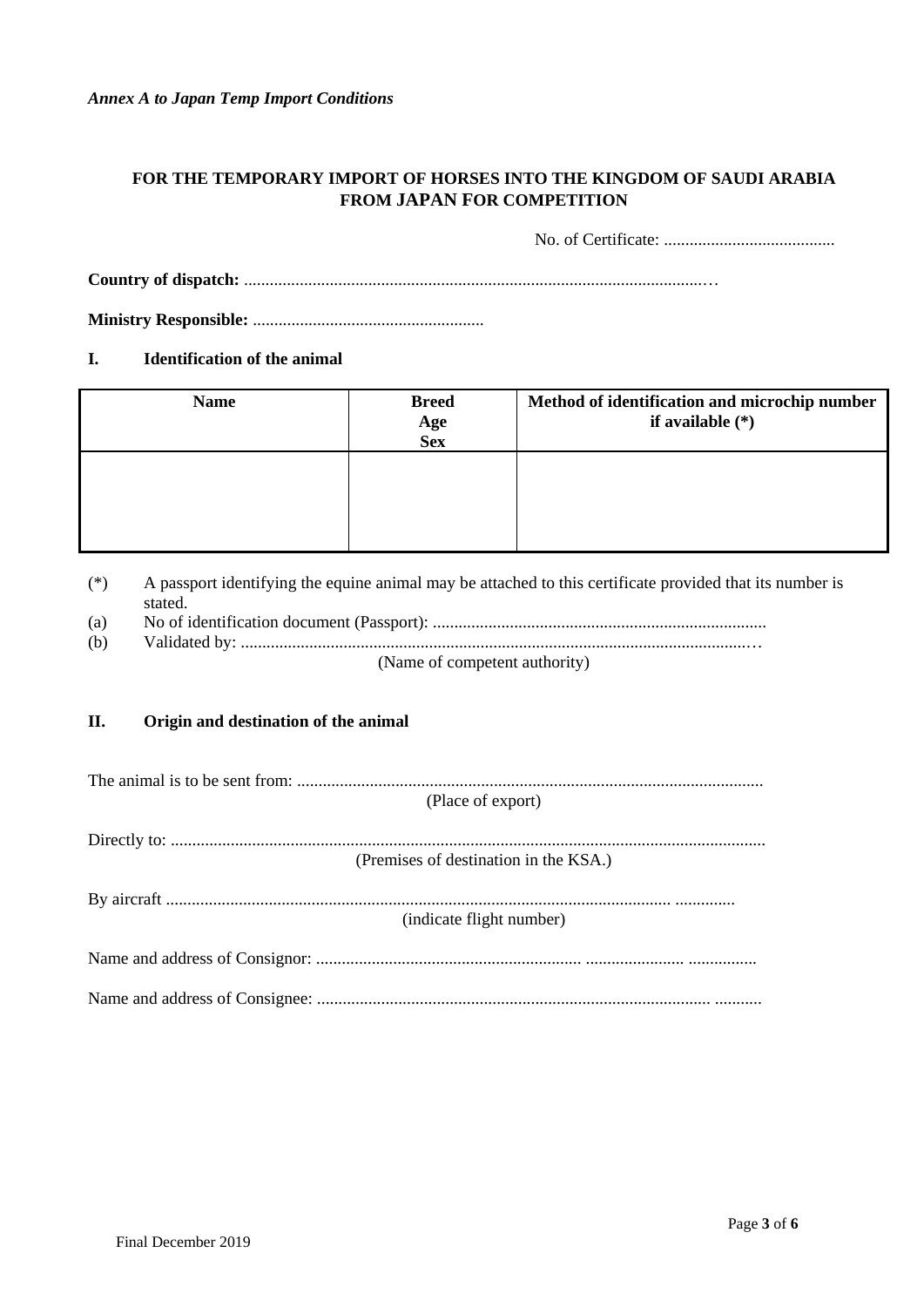### **III. Health Information**

I, the undersigned, certify that the animal described above meets the following requirements:-

- **(a)** It comes from a country where the following diseases are compulsorily notifiable: African Horse Sickness, Dourine, Glanders, Equine Encephalomyelitis (of all types including VEE), Equine Infectious Anaemia, Vesicular Stomatitis, Rabies, Anthrax.
- **(b)** It has been examined today on the day of loading, or on the last working day before loading, for dispatch and shows no clinical sign of an infectious or contagious disease, is free of external parasites and fit to travel.
- **(c)** It is not intended for slaughter under a national programme of infectious or contagious disease eradication;
- **(d)** i) After due inquiry and based on the Declaration of the owner or his representative, the horse has been resident during the 40 days immediately preceding the dispatch, in the country of origin and/or an approved third country. While in an approved third country the horse was held in isolation from horses not of the same health status except during official competition. Approved third countries are United Kingdom, European Union, United States of America, Bahrain, Oman, Qatar, United Arab Emirates, Korea, and Japan

ii) During the 30 days immediately preceding the dispatch, it has been resident on holdings under official veterinary supervision.

- **(e)** It comes from a country in which:
	- i) Dourine has not been reported during the six months prior to dispatch,
	- ii) Glanders has not been reported during the six months prior to dispatch,
	- iii) African horse sickness has not been reported during the last two years and vaccination has not been carried out during the 12 months prior to dispatch,
	- iv) Venezuelan Equine Encephalomyelitis has not been reported during the last two years, and vaccination has not been carried out during the 12 months prior to dispatch;
- **(f)** It does not come from a holding which was subject to prohibition for animal health reasons nor had contact with equidae from holdings which were subject to prohibition for animal health reasons for the indicated period prior to dispatch of the above described horse:
	- i) During six months in the case of Vesicular Stomatitis,
	- ii) During six months in the case of Equine Encephalomyelitis, beginning on the date on which the equidae suffering from the disease are slaughtered,
	- iii) In the case of Equine Infectious Anaemia, until the date on which, the infected animals having been slaughtered, the remaining animals have shown a negative reaction to an AGID tests carried out on two samples taken three months apart,
	- iv) During one month from the last recorded case, in the case of Rabies.
	- v) During 15 days from the last recorded case, in the case of Anthrax.

#### OR

If all the animals of species susceptible to the disease located on the holding have been slaughtered or killed and the premises disinfected, the period of prohibition shall be 30 days, beginning on the day on which the animals were destroyed and the premises disinfected, except in the case of Anthrax, where the period of prohibition is 15 days.

**(g)** The exporting country/region is either African Horse Sickness (AHS) free for the last two years and no vaccination against AHS has been practiced for the last 12 months, or it is an officially recognised AHS Free Country in accordance with OIE definitions. The horse has not been on any premises where AHS has occurred in the past 60 days.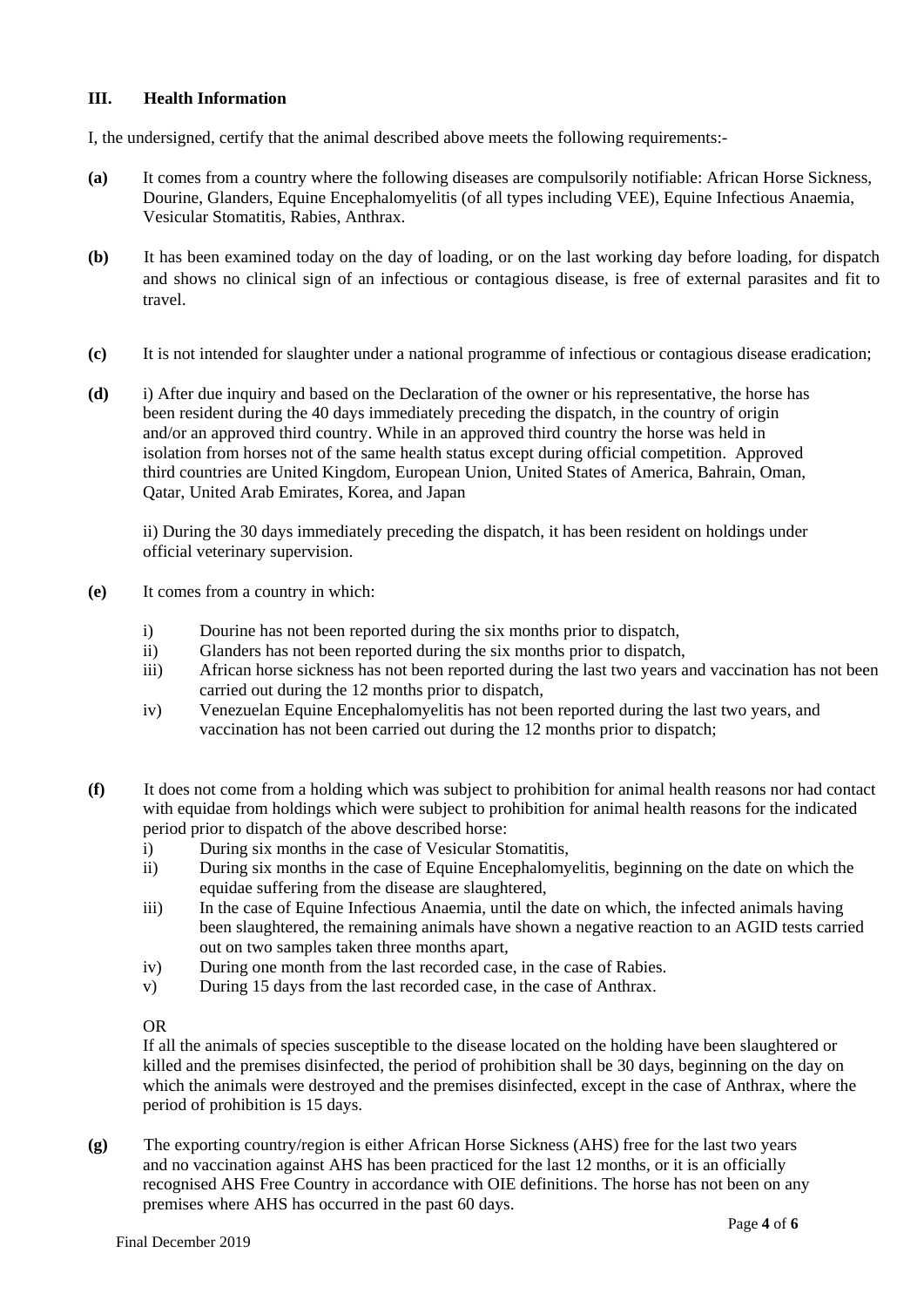- either it was not vaccinated against African Horse Sickness (1)
- **OR**  - it was vaccinated against African Horse Sickness on ..................................................(1)(2)
- **(h)** To the best of my knowledge, it has not been in contact with equidae suffering from an infectious or contagious disease in the 15 days prior to this declaration;
- **(i)** It was subjected to the following test carried out with negative results on a sample of blood taken within 30 days of export on: ........................(2)
	- a Coggins test for Equine Infectious Anaemia;
- **(j)** It was not vaccinated against Venezuelan Equine Encephalomyelitis during the last six months.
- **(k)** It was vaccinated against Japanese B Encephalitis on ..........................…(2) this being within twelve months of and at least 7 days prior to export.
- **(l)** During the 90 days immediately prior to but not within 14 days of export, the horse was administered: Either (i) at least two primary vaccinations against Equine Influenza, given between 21 and 42 apart (3)

Dates of vaccinations1…………………………2………………………………… (2) Or (ii) It received a booster vaccination against equine influenza which was given within 12 months of a certified primary course, or within 12 months of a certified booster vaccination where it, and any other previous booster vaccinations, had been administered annually within a regular 12-month period since the primary course. (3)

Date of booster vaccination ………………………………………………………(2)

## *\*Enter both dates of a primary course or the date of a valid booster vaccination (where applicable). NB: Where a booster only is entered, certified proof of previous vaccinations must travel with the horse.*

**IV** I have a written Declaration signed by the Owner or the Representative stating that;

 The animal will be sent directly from the premises of dispatch to the premises of destination without coming into contact with other equine animals not accompanied by such a certificate, in a vehicle cleansed and disinfected in advance, with a disinfectant officially recognised in the country of dispatch.

The conditions of point III (d) are fulfilled.